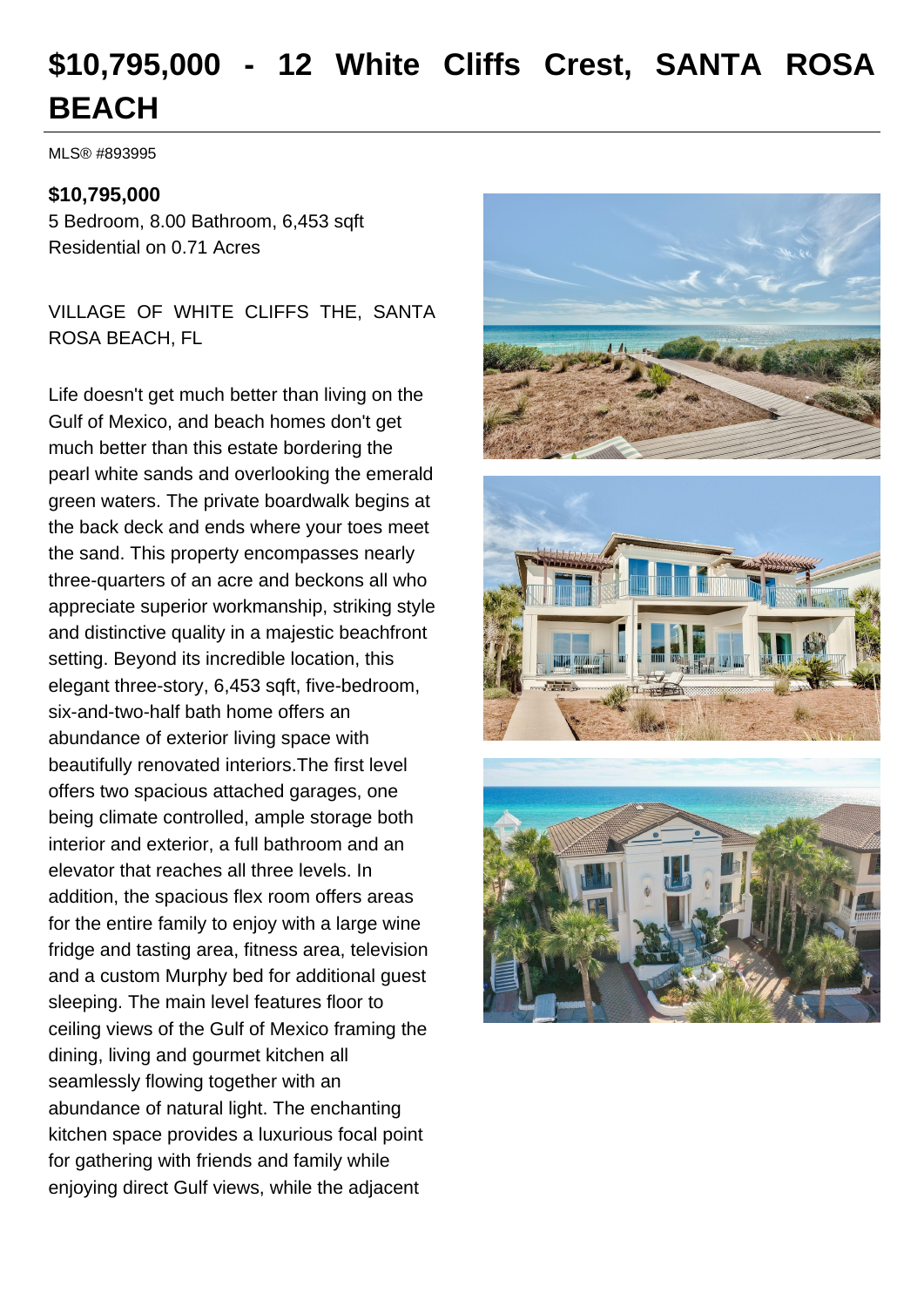dining area ensures convenience for everyone who spends time within this beautifully updated coastal retreat. The main living area offers ample room for relaxation or togethering, while a centerpiece fireplace and plentiful windows provide a dramatic background at any time of the day. A Gulf front guest suite offers a private space for guest stays with an attached full bathroom, balcony access and gorgeous views. The third floor offers three additional guest suites each with an attached bathroom, an office with beautiful woodwork and a sprawling master suite. The master suite leaves nothing to be desired with forever Gulf vistas from the oversized windows, vaulted and beamed ceilings, a bathroom with dual vanities, jetted tub and walk-in shower. The attached sitting room with a wet bar and half bathroom offers the perfect setting for peaceful sunrise and sunset viewing. The Village of White Cliffs is a non-rental, gated, community located in Blue Mountain Beach, directly off Highway 30a. The community walkover offers convenient bathrooms and a lookout tower overlooking a sprawling private beach. Located in the heart of White Cliffs is the amenity center with a seasonally heated community pool, lighted tennis court and clubhouse with a full kitchen, a billiards room, gathering space and fitness room.

Built in 2000

#### **Essential Information**

| MLS@#             | 893995        |
|-------------------|---------------|
| Price             | \$10,795,000  |
| <b>Bedrooms</b>   | 5             |
| <b>Bathrooms</b>  | 8.00          |
| <b>Full Baths</b> | 6             |
| <b>Half Baths</b> | $\mathcal{P}$ |
| Square Footage    | 6,453         |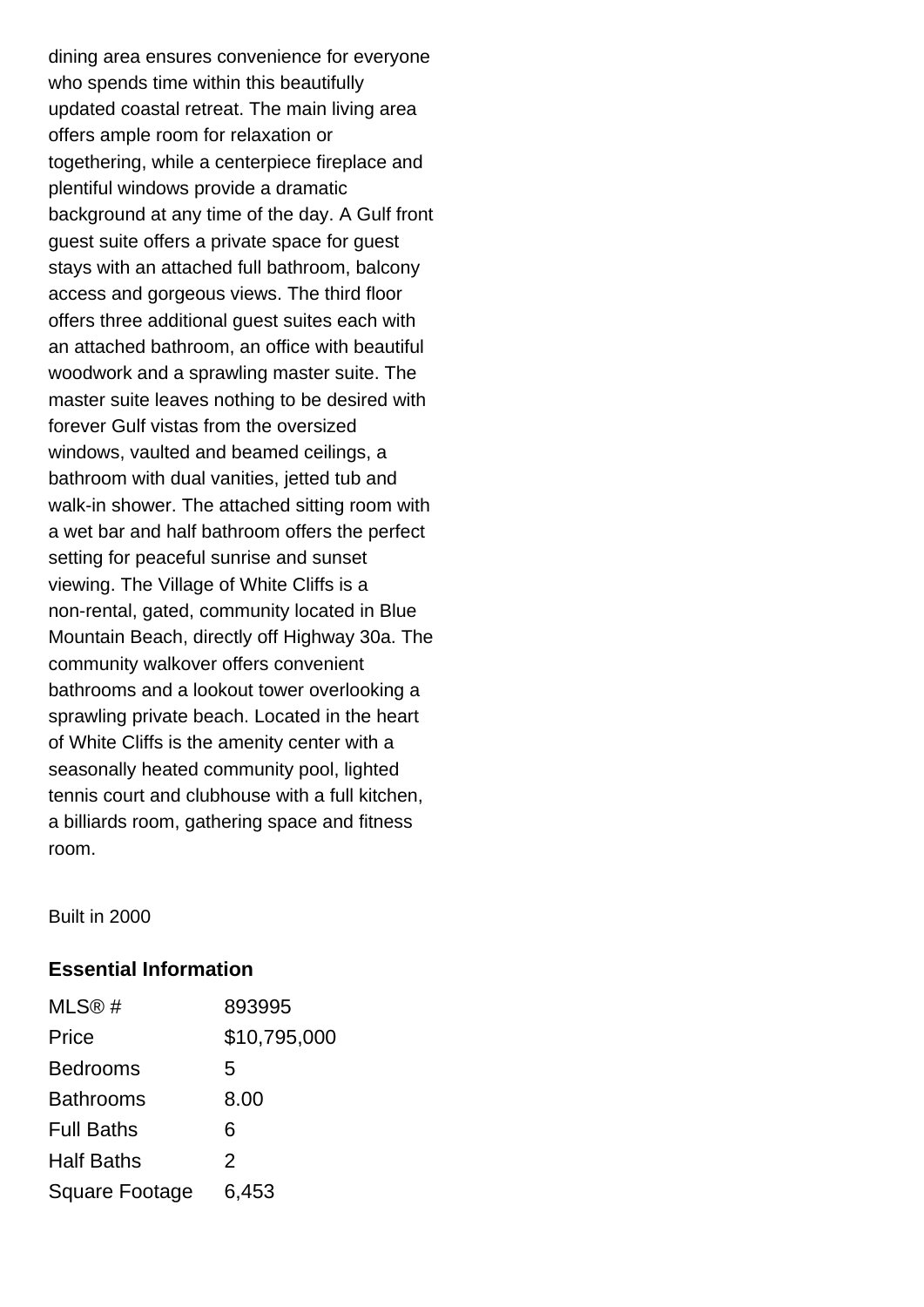| Acres             | 0.71                          |
|-------------------|-------------------------------|
| <b>Year Built</b> | 2000                          |
| <b>Type</b>       | Residential                   |
| Sub-Type          | <b>Detached Single Family</b> |
| <b>Style</b>      | Mediterranean                 |
| <b>Status</b>     | Active                        |

# **Community Information**

| <b>12 White Cliffs Crest</b>       |
|------------------------------------|
| 17 - 30A West                      |
| <b>VILLAGE OF WHITE CLIFFS THE</b> |
| <b>SANTA ROSA BEACH</b>            |
| <b>WALTON</b>                      |
| FL                                 |
| 32459                              |
|                                    |

# **Amenities**

| <b>Amenities</b>      | Beach, Community Room, Deed Access, Exercise Room, Game Room,<br>Gated Community, No Short Term Rental, Pets Allowed, Picnic Area,<br>Pool, Tennis, TV Cable Available, Waterfront |
|-----------------------|------------------------------------------------------------------------------------------------------------------------------------------------------------------------------------|
| <b>Utilities</b>      | Electric Available, Gas - Natural, Public Sewer Available, Public Water<br>Available                                                                                               |
| <b>Parking Spaces</b> | 3                                                                                                                                                                                  |
| Parking               | Garage, Garage: Attached, See Remarks                                                                                                                                              |
| # of Garages          | 3                                                                                                                                                                                  |
| <b>Is Waterfront</b>  | <b>Yes</b>                                                                                                                                                                         |
| Waterfront            | <b>GULF</b>                                                                                                                                                                        |
| Has Pool              | Yes                                                                                                                                                                                |
| Pool                  | Community                                                                                                                                                                          |

## **Interior**

| <b>Interior Features</b> | Breakfast Bar, Ceiling Beamed, Ceiling Crwn Molding, Ceiling Vaulted,<br>Elevator, Fireplace, Fireplace Gas, Floor Tile, Furnished - None, Kitchen<br>Island, Lighting Recessed, Lighting Track, Renovated, Washer/Dryer<br>Hookup, Wet Bar, Window Treatment All |
|--------------------------|-------------------------------------------------------------------------------------------------------------------------------------------------------------------------------------------------------------------------------------------------------------------|
| Appliances               | Auto Garage Door Opn, Central Vacuum, Dishwasher, Disposal, Dryer,<br>Ice Machine, Microwave, Oven Double, Range Hood, Refrigerator,<br>Refrigerator W/Ice Maker, Security System, Stove/Oven Gas, Washer,<br>Wine Refrigerator                                   |
| Heating                  | <b>Heat: Central Electric</b>                                                                                                                                                                                                                                     |